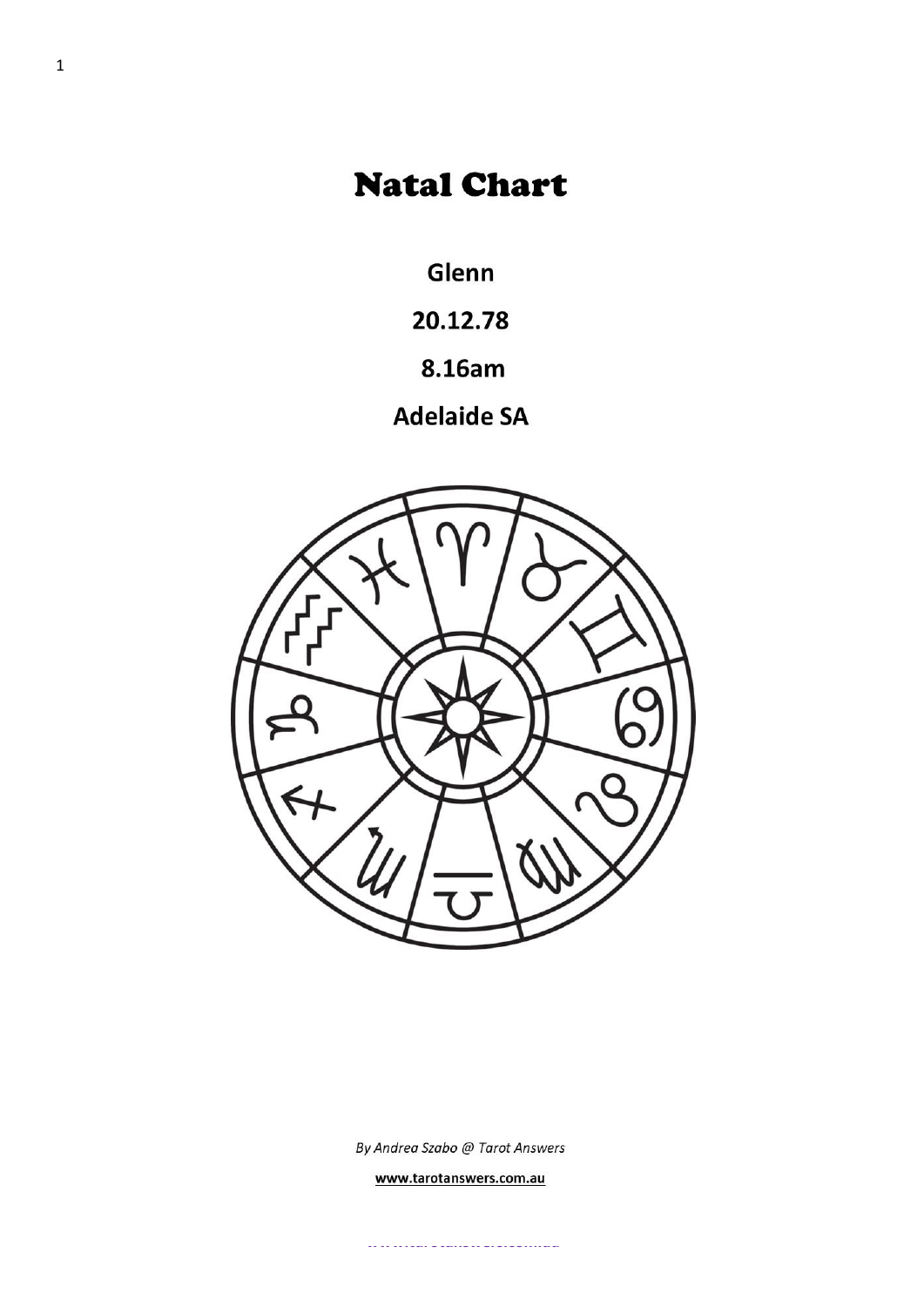| i<br>×<br>×<br>٠ |
|------------------|
|------------------|

| Zodiac: Tropical |         |    |             |        |              | <b>Placidus Orb: 0</b> |              |               |        |
|------------------|---------|----|-------------|--------|--------------|------------------------|--------------|---------------|--------|
| $(\cdot)$        | Sun     | ⋌  | Sagittarius | 27°39' |              | I ASC                  |              | Capricorn     | 26°36' |
| ☾                | Moon    | sδ | Leo         | 26°40' |              | Ш                      | ≈≈           | Aquarius      | 18°10' |
| ₫                | Mercury | ⋌  | Sagittarius | 6°42'  |              | Ш                      | $_{\rm \#}$  | Pisces        | 13°26' |
| ¥                | Venus   | m. | Scorpio     | 15°09' |              | IV                     |              | Aries         | 14°21' |
| ර`               | Mars    | る  | Capricorn   | 5°27'  |              | V                      | ರ            | <b>Taurus</b> | 19°57' |
| $\mathfrak{p}_+$ | Jupiter | 85 | Leo         | 8°07'  | $\mathsf{R}$ | VI                     | $\mathbb{I}$ | Gemini        | 25°20' |
| $\hbar$          | Saturn  | mp | Virgo       | 13°55' |              | VII                    | 6ò,          | Cancer        | 26°36' |
| ઋ                | Uranus  | Н  | Scorpio     | 19°07' |              | VIII                   | 85           | Leo           | 18°10' |
| Ψ                | Neptune | ⋌  | Sagittarius | 18°24' |              | IX                     | my           | Virgo         | 13°26' |
| Р                | Pluto   |    | Libra       | 18°56' |              | X MC                   | ᅀ            | Libra         | 14°21' |
| Ţ                | Lilith  | sδ | Leo         | 7°29'  |              | XI                     | m            | Scorpio       | 19°57' |
| 66               | N Node  | πy | Virgo       | 21°32' |              | XII                    | ⋌            | Sagittarius   | 25°20' |

|  | Sun     | in  | ∣XII  |
|--|---------|-----|-------|
|  | Moon    | in  | VIII  |
|  | Mercury | in  | XI    |
|  | Venus   | in. | IX MC |
|  | Mars    | in  | XII   |

*Tarot Answers by Andrea 2020 www.tarotanswers.com.au*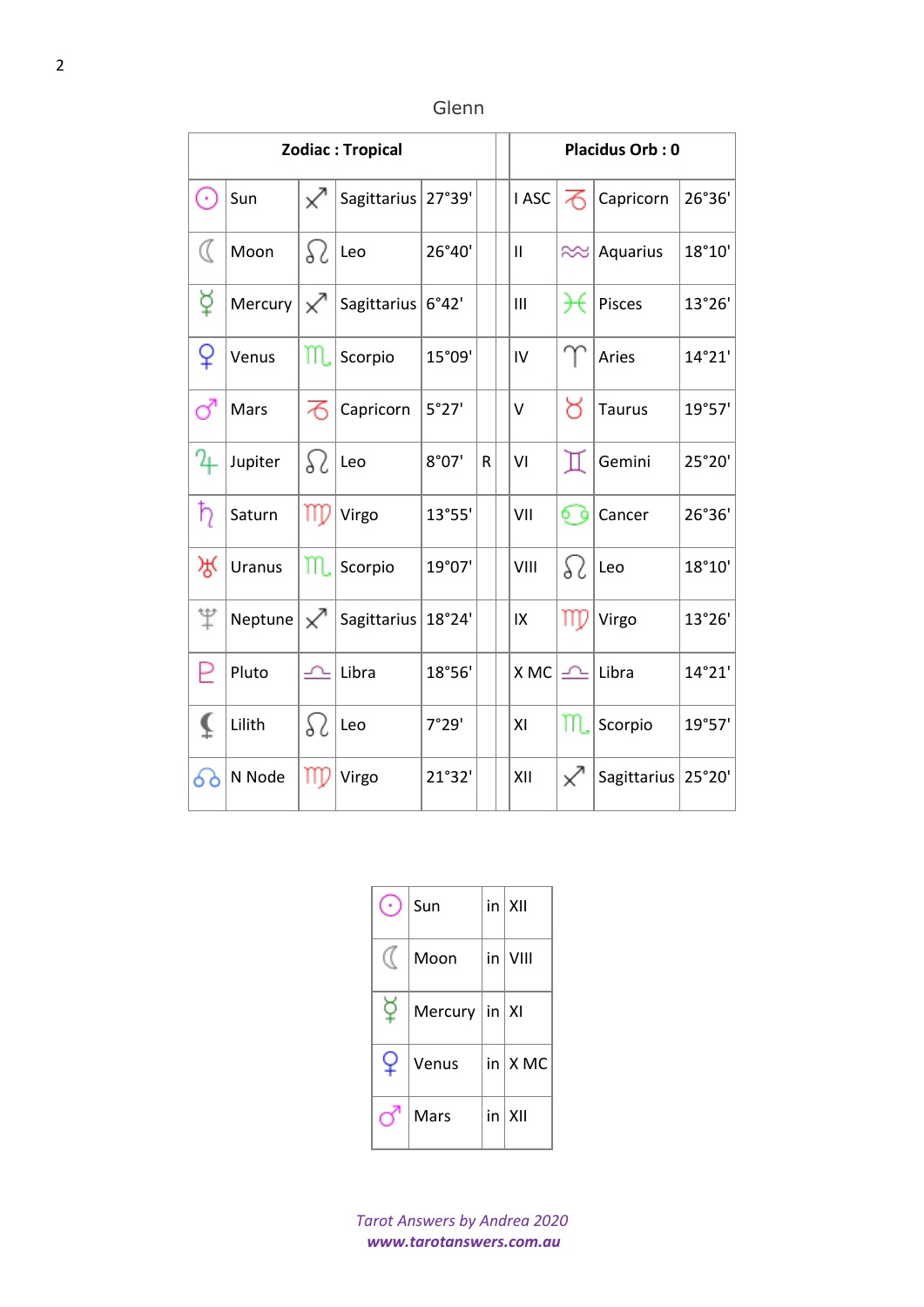|     | $2 \mid$ Jupiter  |    | $\frac{1}{2}$ in $\frac{1}{2}$ VII |
|-----|-------------------|----|------------------------------------|
| ħ   | Saturn            | in | IX                                 |
| ਲ੍ਹ | Uranus            |    | in $ X$ MC                         |
| ¥   | Neptune   in   XI |    |                                    |
| Р   | Pluto             |    | in $X$ MC                          |
| Ļ   | Lilith            | in | VII                                |
| ୫୨  | N Node            | in | IX                                 |

| masculine | 6 | fire  | 5              |
|-----------|---|-------|----------------|
| feminine  | 4 | earth | $\overline{2}$ |
| cardinal  | 2 | air   | 1              |
| fixed     | 4 | water | $\overline{2}$ |
| mutable   | 4 |       |                |

#### A s p e c t s

The following table shows the planetary aspects in your natal chart. Interpretations of these factors are found below. The numbers listed under the column "Value" serve as a relative rating system for each aspect and are determined based on the planets involved, the aspect type, and the orb of influence. Negative values suggest more stressful or challenging influences while positive numbers show more flowing, easy energy.This is a wide table that may require you to scroll right on smaller screens.See also your full natal chart wheel graphic depicted below the report.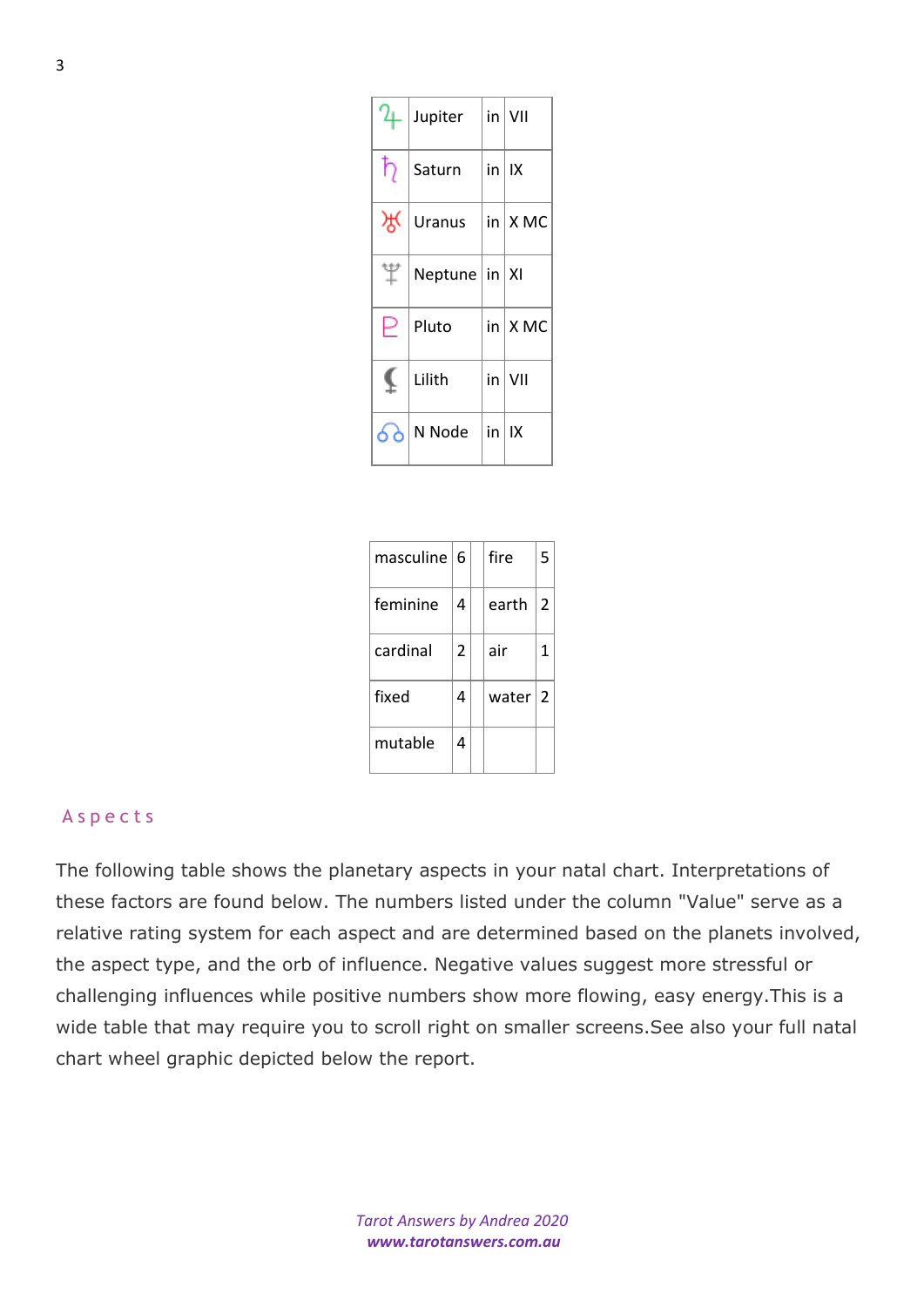| Planet    |         | <b>Aspect</b> |                | Planet              |         | Orb   | Value |
|-----------|---------|---------------|----------------|---------------------|---------|-------|-------|
| $(\cdot)$ | Sun     |               | <b>Trine</b>   | ☾                   | Moon    | 0°59' | 167   |
| $(\cdot)$ | Sun     |               | Conjunction    | ൪                   | Mars    | 7°48' | 128   |
| $\odot$   | Sun     |               | Conjunction    | ¥                   | Neptune | 9°15' | 36    |
| ₫         | Mercury |               | <b>Trine</b>   | ֏                   | Jupiter | 1°25' | 75    |
| ₫         | Mercury |               | <b>Trine</b>   | ₹                   | Lilith  | 0°47' | 50    |
| ¥         | Venus   | ∗             | Sextile        | $\boldsymbol{\eta}$ | Saturn  | 1°14' | 116   |
| ¥         | Venus   | σ             | Conjunction    | ਲ੍ਹ                 | Uranus  | 3°58' | 169   |
| 2         | Jupiter | σ             | Conjunction    | Ţ                   | Lilith  | 0°38' | 187   |
| $\hbar$   | Saturn  |               | Square         | ¥                   | Neptune | 4°29' | $-15$ |
| $\hbar$   | Saturn  | σ             | Conjunction    | 6 ò                 | N Node  | 7°37' | 29    |
| ਮੂ(       | Uranus  | ∗             | Sextile        | 6 ბ                 | N Node  | 2°26' | 21    |
| ¥         | Neptune | ∗             | Sextile        | Р                   | Pluto   | 0°31' | 54    |
| Y         | Neptune |               | Square         | 6 ბ                 | N Node  | 3°08' | $-5$  |
|           | Neptune | ∗             | Sextile        | MH                  | X MC    | 4°03' | 8     |
|           | Pluto   |               | Conjunction MH |                     | X MC    | 4°34' | 22    |
|           |         |               |                | 1062                | $-20$   | 1042  |       |

# Part of Fortune & South Node

| ∞ | Fortune                                               |  | $\sqrt{\text{Virgo}}$ 25°37' |  |
|---|-------------------------------------------------------|--|------------------------------|--|
|   | South node $\left  \frac{1}{2} \right $ Pisces 21°32' |  |                              |  |

*Tarot Answers by Andrea 2020 www.tarotanswers.com.au*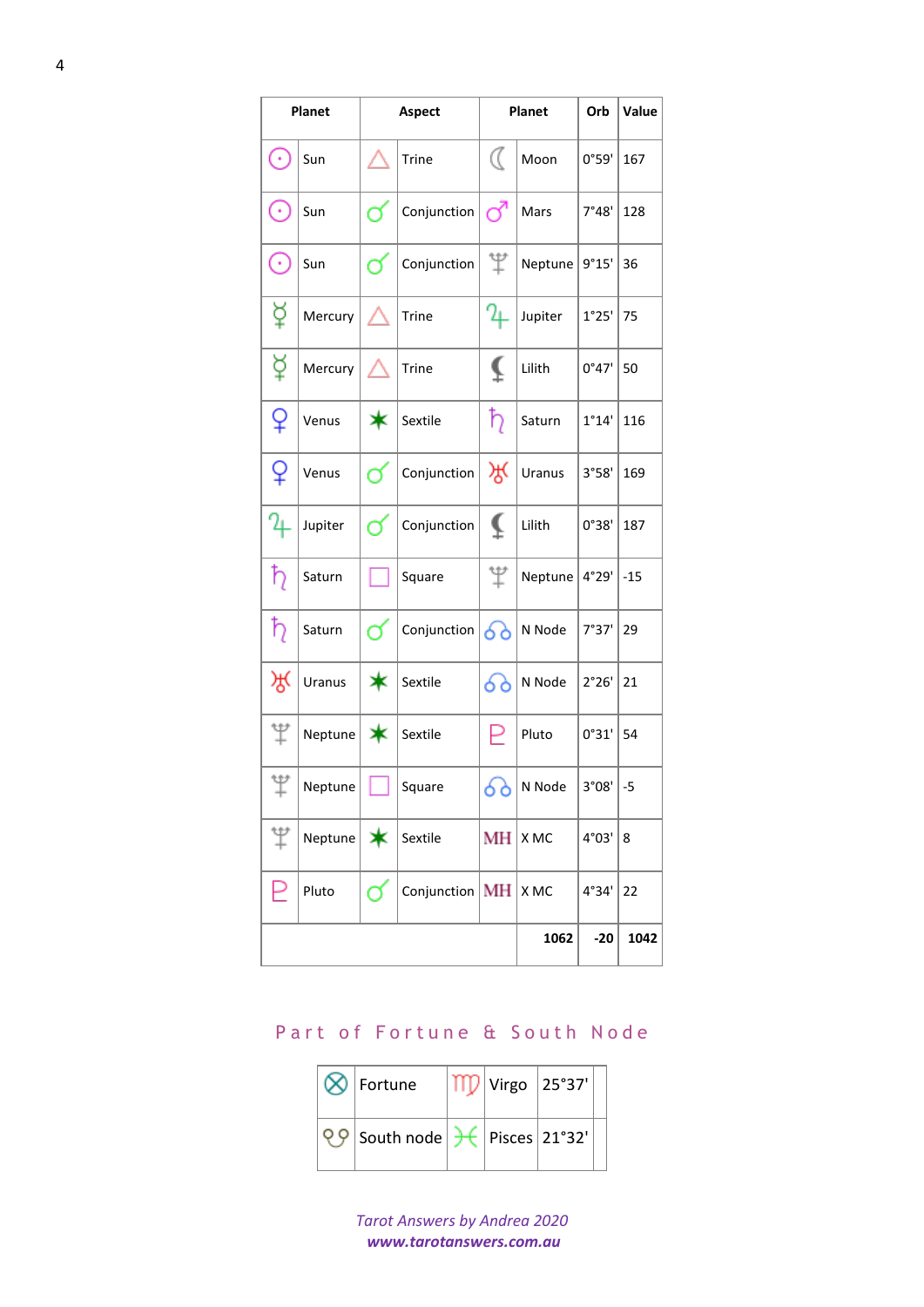#### **N a t a l C h a r t R e p o r t**

# **BIRTH CH ART**

This birth chart report shows the positions of the planets for Glenn.

## **The Sun**

The Sun represents vitality, a sense of individuality, and outward-shining creative energy. The Sun is in Sagittarius

Restless, cheerful, and friendly, Sun in Sagittarius people are generally on the go. They have a love of freedom, and a disdain for routine. Generally quite easygoing, Sagittarians make friends with people from all walks of life. They love to laugh and tease, and get along well with both sexes. Sagittarians have an often blind faith in people, and in the world. Their optimism is infectious, although it can get them into trouble from time to time. These are curious people who love to learn. Their idealistic nature is hard to miss.

Although generally easygoing, Sagittarius is a fire sign. This gives natives a generally quick temper. Fortunately, they're usually as quick to forget what got them angry in the first place. The need for escape is generally strong, and some Solar Sagittarians come across as a little irresponsible. They're generally easy to forgive, however. After all, their direct, honest approach in life is admirable.

Short description:

He is good, idealistic, enthusiastic, and warm-hearted. He is independent, having a taste for travel and freedom. He is curious and fair-minded.

Possible issues: He is too adventurous and may leave things to chance; may take risks which cause problems; he is rebellious and sometimes tactless when offering opinions.

Sagittarius with ascendant Capricorn

## Sun in XII: The Sun is in the twelfth house

You have a tendency to be introspective and need some space and seclusion in order to pull up your strength. You may avoid the spotlight, and if you do find yourself in a public role, you tend to hide your true self behind that role! Because your will is directed inwards, you need to find a path for yourself that allows you to "get away from it all" at least some of the time. Honor your need to be alone with yourself, but avoid overidentifying with your inner world to the point that you truly feel alone in a crowd. You shine when you serve others in some way. Your compassion sets you apart from others,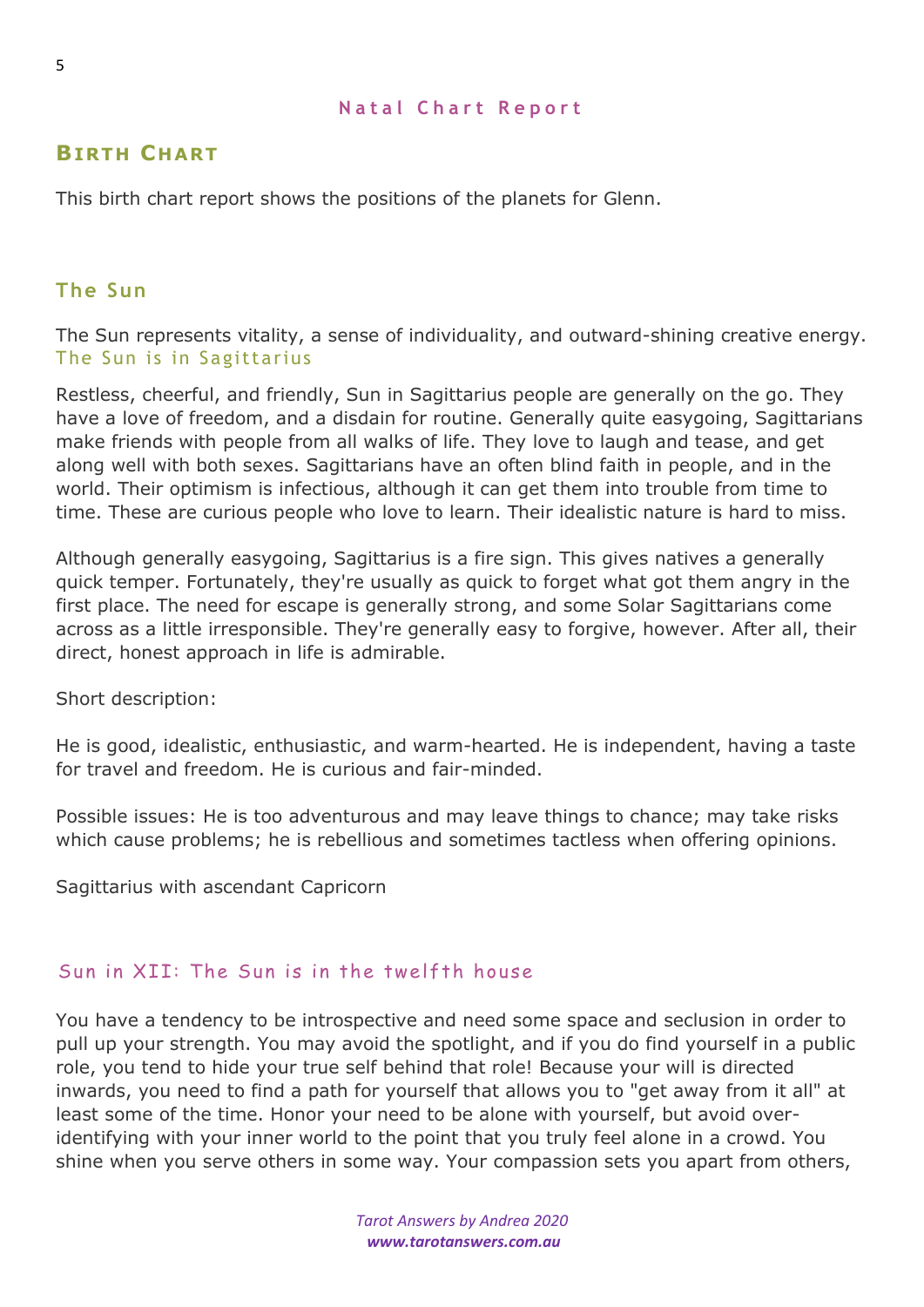but try to work with it rather than let your compassion work against you by reinforcing your own sense of loneliness.

167 Trine between the Sun and Moon

Your emotions and your will are at peace with one another, suggesting a rather balanced personality. The "messages" you received in childhood were not contradictory overall, and you have a stronger sense of purpose and appreciation of harmony than most people. You are likely personally popular, mainly because you expect harmony in your relationships. You are attractive to most people, and your self-confidence and security make you easy to deal with on many levels. Your relaxed, easygoing disposition puts others at ease. You may not be prepared for conflict and you often avoid "rocking the boat". You may acquiesce to others a little too often, if only to maintain a feeling of balance and harmony, as conflict is something you not only dislike, you might fear it. The tendency towards too much acceptance--of the self and of others--is usually present. You must be encouraged to question life, or you run the risk of taking things for granted.

Vitality is usually good and quite constant. You are not necessarily hard-driving, unless other indications in the chart point to it, but your constitution is generally strong. At any rate, you are not as prone to the kinds of ups and downs that plague those with challenging aspects between the Sun and Moon. This is because even though your life goals and your emotional needs are different, they are in harmony.

Short description: He has lots of vitality. He likes public life, he is popular and his company is appreciated. He is balanced, at ease with himself and usually gets on very well with his parents or guardians.

128 Conjunction between the Sun and Mars

You are enterprising and have powerful stores of energy that you can draw upon when needed. You respond to problems or challenges with a spirited and enthusiastic confidence that is admirable. You are naturally competitive, and this trait is generally well-received by others simply because it is unforced, unaffected, and sincere. You truly believe in fair play, and you seem to be in love with life. When you are expressing competitiveness and courage, it's easy for others to smile and accept these traits as positive ones rather than being rubbed the wrong way. You have good physical vitality. Although competitive, you are not naturally combative. You may enjoy sports or games that are competitive, but not violent. Breaking the rules of a competitive game is particularly upsetting to you. You are more able than most to control your desires, aggressions, and instincts. You know how to be fair, and you expect others to be fair. As such, sneaky behaviors, uncontrolled impulses, violence, and rage are offensive to you.

36 Conjunction between the Sun and Neptune

There is an unmistakably dreamy, inspired, and sensitive side to you. A marked appreciation for music and the arts is present. The connection of Neptune with the Sun,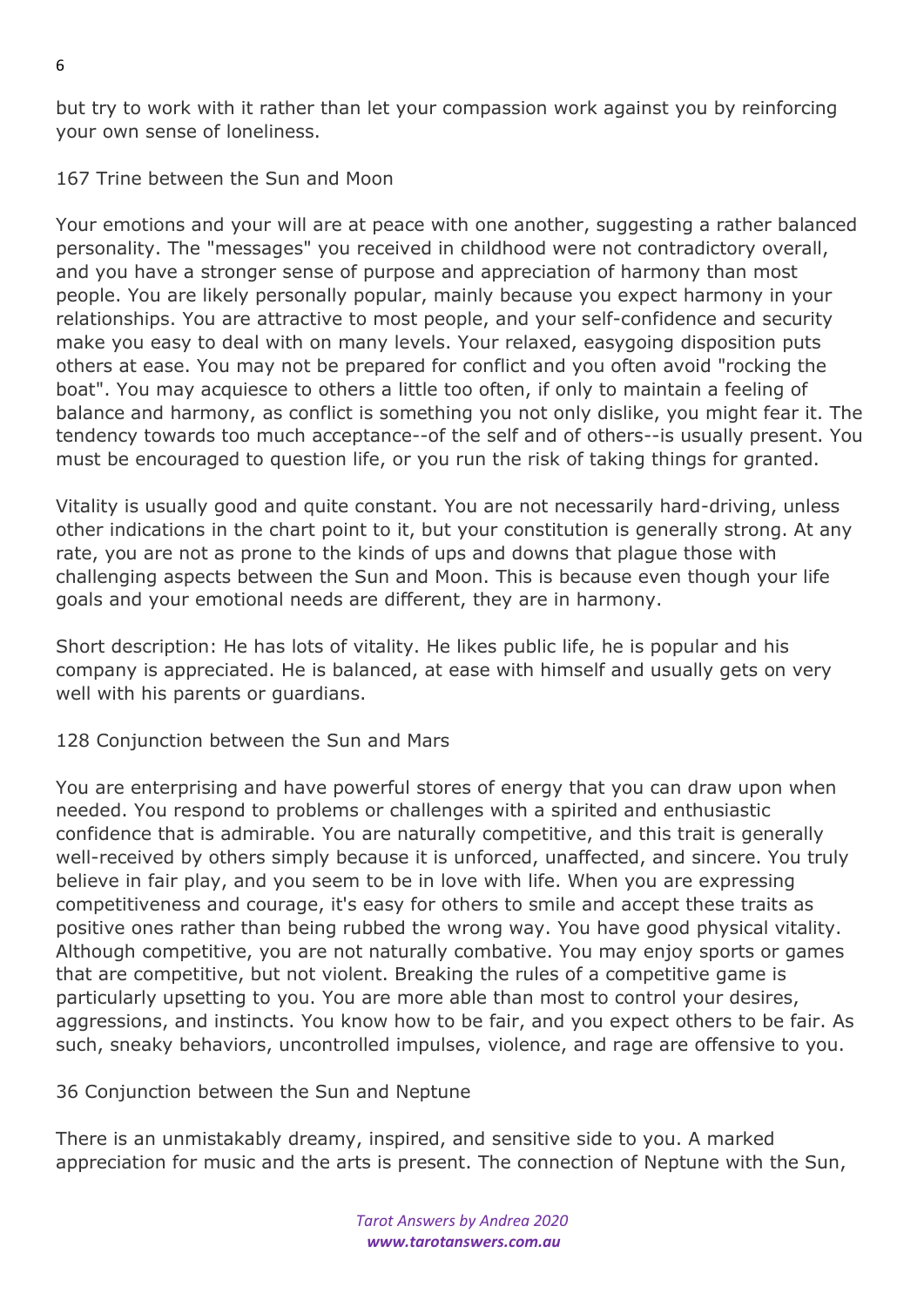7

which represents the ego and the will, certainly softens some of the hard edges that might be found elsewhere in the chart, adding a sensitive and spiritual dimension to your personality. You are naturally compassionate. It is so completely natural for you to accept that there is more to the world than what is before your eyes, that you tend to presume everyone must be spiritually-inclined. Of course, you come to realize that this is not the case at some early point in your life. Your attraction to spirituality and metaphysical subjects is usually marked. These aspects favor writers, artists, and musicians. You are sensitive to those who are suffering, although you are not usually taken advantage of. You are humanitarian and may have a special connection with animals. If other aspects and positions in the chart support it, you are not one to dominate others or assert yourself to the point of brashness. You have a fertile imagination, are full of inspiration, and very emotional - all qualities that you may use on the professional level.

# The Moon

The Moon represents the emotional responses, unconscious pre-destination, and the selfimage. The Moon represents the emotions, and the Moon sign shows how a person expresses themselves when at home, at ease, and comfortable.

# **The Moon is in Leo**

Depending on other positions in the chart, Moon in Leo people are not necessarily outgoing. When they feel comfortable, they do like being the center of attention. That is, they like being in the "spotlight" in the comfort of their own homes and with family and friends. They enjoy entertaining others, and often take on the role of comic. Lunar Leos often feel a need to organize, and even control, their families and friends. They have an inner mission to set things right, and generally like to oversee the goings-on in their little circle.

This is a rather creative position of the Moon. At the very least, Moon in Leo people want to create and entertain. They can be rather lazy at times, and a little bossy too. Generally, though, they have a deep need to treat others fairly and justly. Lunar Leos require lots and lots of love and care in order to function well in the world. When they feel slighted, these people can be dramatic in their emotional displays. When their pride has been hurt, they are given to big scenes and sulking. This rarely happens in public, however. Lunar Leos are far too concerned about their image to make splashy scenes outside the comfort of their own homes. In public, they prefer to take things in dignified ways. At home, however, they're given to big displays of emotional drama. These scenes generally don't last too long, however. Lunar Leos are often personally popular folk who are valued for their integrity and strong sense of justice. Generally, it is easy to reason with a Lunar Lion. Appealing to their well-developed sense of fairness usually works well.

## Short description:

He is brave, knowing how to take risks and possessing the courage of his convictions, honest, imposing, and sharp. He has a great sense of, and respect for, justice.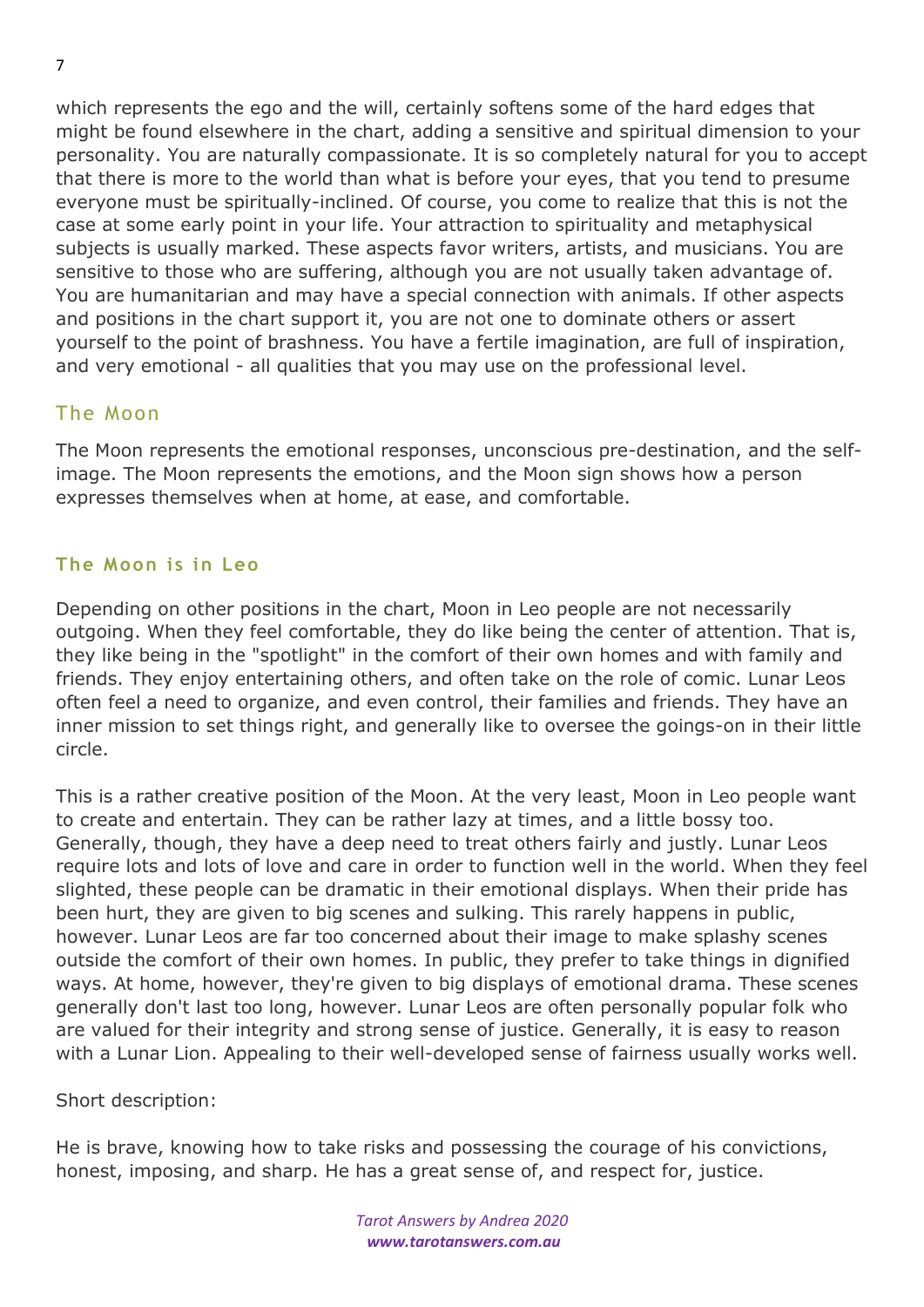Organizational sense. Selectivity with friends but is not overly influenced by them. Taste for splendor.

Potential issues: changing and numerous affections. Emotionally demanding and proud. Brooding when attention is not forthcoming.

## Moon in VIII: The Moon is in the eighth house

He has a predilection for deep and profound dreams. Romantic fantasies figure strongly. Possibly quite interested in the occult.

While you have a strong need for emotional security, you are also a person who is drawn to pushing your own limits, and many lifestyle changes can be the result of this need to challenge, or reinvent, yourself emotionally. You are always fascinated with how people work, taboos, secrets, and all that is forbidden or hidden. Sexual unrest, or an apparent need to constantly change sexual partners or to challenge yourself sexually, may be a symptom of emotional insecurity. Connecting with another person intimately is an emotional need, but your changeable emotions might often get in the way of your goal. Jealousy and possessiveness might also be qualities you struggle with. At your best, however, you are a person who is intimate, deep, and intensely loyal to a partner.

## **Mercury**

Mercury represents communication, Cartesian and logical spirit.

## **Mercury is in Sagittarius**

Enthusiastic, humorous, and sometimes moralistic. He has strong opinions, and will often be eager to share them! Democrat, philosopher, tolerant, respectful of laws. Interested in foreign places and learning more languages. Believes that everything teaches you something.

#### **Mercury in XI: Mercury is in the eleventh house**

He has lots of friends. He likes intelligent, cultivated people around him with whom he can enjoy verbal sparring. He likes debates, interminable discussions. Often has friends who are younger, or friends come and go.

You are endlessly curious about people, group interactions, community affairs, trends, and teams. You are attracted to people who bring new ideas into your experience, and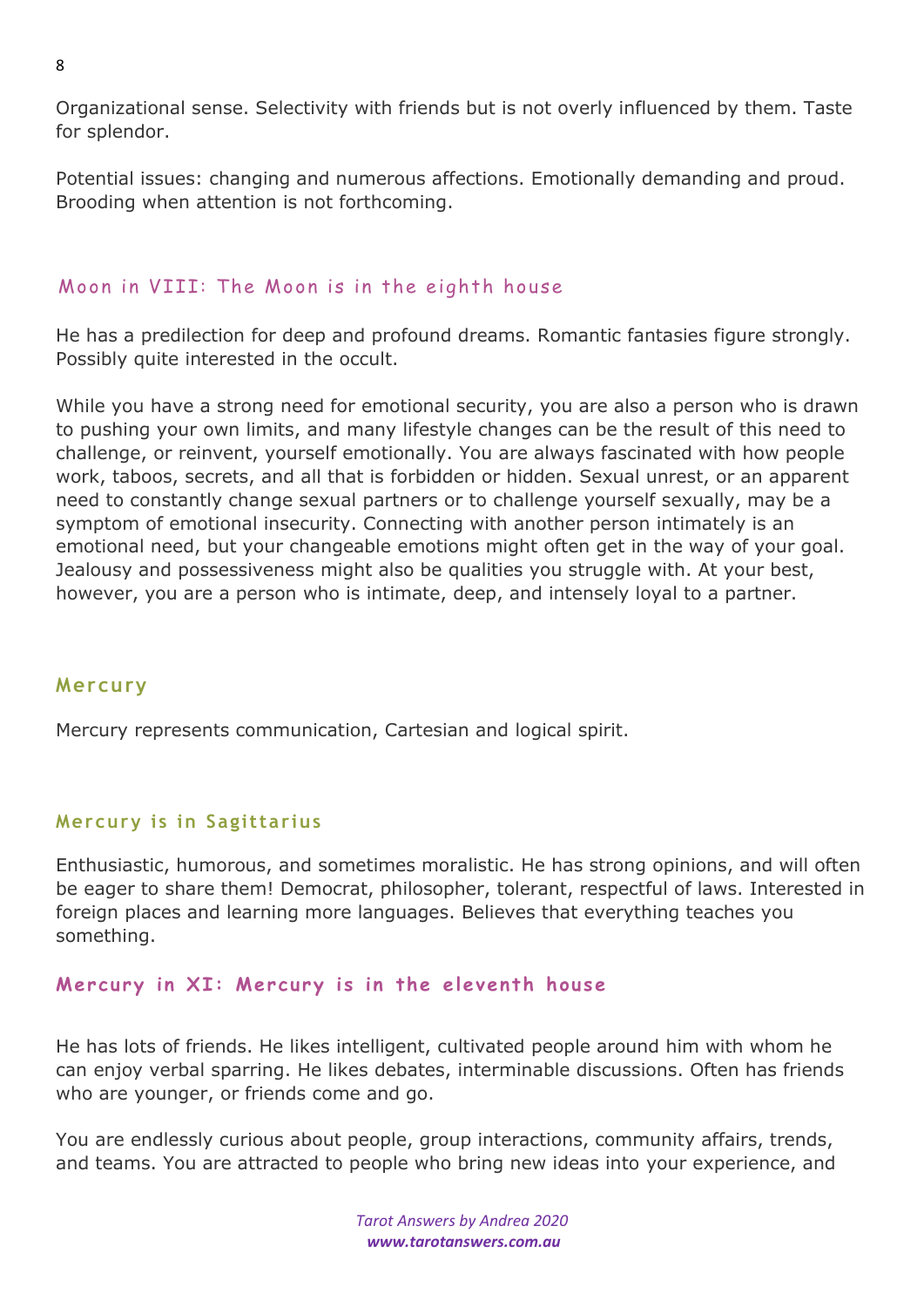who have something novel to contribute on an intellectual level. You are very forwardlooking and fair-minded. Fair play, impartiality, and unselfishness are important ideals for you. There can be many changes or fluctuations in your personal wishes, dreams, plans, and ideals. You might attract friends who come and go, or who are dishonest or duplicitous.

75 Trine between Mercury - Jupiter

He is intelligent with big ideas: He is tolerant and has a strong sense of justice. He has good judgement, good sense and has his feet on the ground. He has the "gift of gab," fully enjoys literature and learning. He is erudite and will usually be successful socially.

50 Trine between Mercury - Lilith

Can be provocative in speech or communications, persuasive, interesting conversationalist, quick to see the flaws of a situation.

### Venus

Venus represents an interest in emotions and values, exchange, and sharing with others.

#### **Venus is in Scorpio**

Venus in Scorpio people attract others with their intensity and willingness to commit. They have a strong and concentrated manner which suggests their feelings run deep. Their actions in love tend to promise deep commitment and sexual pleasure, even if they are not telling you this directly. Their appeal lies in their focus on you, and their dedication. Venus in Scorpio seems fearless when it comes to intimacy. Potential lovers get the feeling that Venus in Scorpio will never stray, that they are intensely loyal to the one they love. They possess you, and somehow make it seem attractive to be possessed.

Venus in Scorpio natives give you their complete attention. These people are very focused on their partners. Depending on your personality, you may find this unnerving or entirely flattering. They have a strong need to control their partner, although this won't be immediately apparent, and they may not ever admit to this. Their body-and-soul love and commitment can be so intense that it eclipses fun and makes loving them a very heavy experience. Their emotion and intensity may seem overdone to those looking for a more lighthearted relationship. These people take things to extremes, and can be very provocative. Although they want to explore all of your nooks and crannies, they won't always be forthcoming with their own. When you've upset these lovers, you'll know it. Depending on the moment, Venus in Scorpio will shoot you one of the most piercing glares around, or totally blow up. Whichever style they choose, a slighted Scorpio lover is not a pretty sight. These people can be jealous of all of your attachments, but few will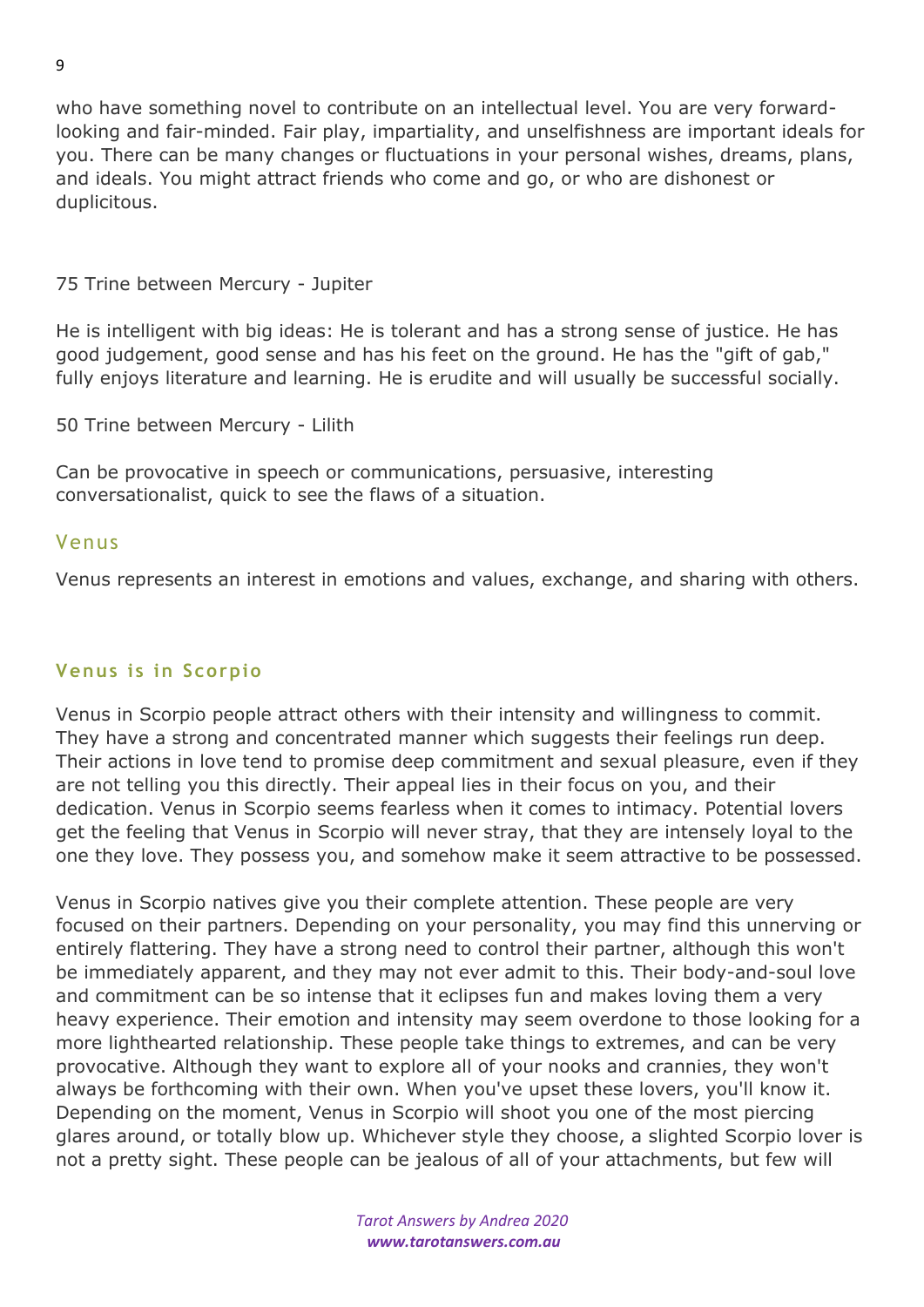admit it. They're not afraid of being underhanded in matters of the heart, and they are experts at cutting through all the fluff and seeing you for what you are. Still, you may find their conclusions about you seem skewed and mistrustful.

Pleasing Venus in Scorpio involves demonstrating your complete commitment and loyalty to them. Appreciate their guts when it comes to love and intimacy -- they're proud of their courage in these matters. If you can, and they're deserving, relinquish some of the control in the relationship. Let them feel they own you, without taking it to extremes. Remember, though, that some Venus in Scorpio lovers can and will take advantage of you on a subtle level, if only to keep you all to themselves. Let them have their secrets and their silences.

Short description: Sensual and passionate. Passions run hot and cold. Full of ardor and desire where the partner needs to be able to match his level. Can be jealous and possessive. If disappointed or deceived in love, he can become bitter. Usually very loyal.

## Venus in X: Venus is in the tenth house

His best years may be in the parental home and also the last years of life. That said, the rest are not unhappy, but contain certain hurdles. Love can help in the professional life; he has a gift for seduction. He likes to entertain; he likes the comfort and attractions of home life.

Others tend to respect you for your charming manner, and you have many admirers, although some of these are admirers from afar, as there is an aura about you that is charming yet strangely (and intriguingly) distant. You have a great need to be recognized or admired for your charm, beauty, or loving manner, but should be careful not to become too wrapped up in what others think of you, as you might come across as phony or superficial. Some people with this position are "married" to their work or to their image. You are good at making contacts and organizing social events.

#### 116 Sextile between Venus - Saturn

He has a good grasp of reality and of duty. He is thrifty, reserved and usually not given to showing off. He likes truth and justice. In love, his sentiments are sincere and deep, he never plays false. He is, of course, faithful in love and friendship. He might love a much older person, appreciating that person's intelligence and good sense.

#### 169 Conjunction between Venus - Uranus

Independent in love. His love life is rich, but possibly with passing love affairs. He can tire quickly and can be scared of losing his liberty. Traditional marriage may not be for him. He has that little something that attracts others. He likes amorous adventures or unusual pastimes, he is romantic, although a little detached or unpredictable. He is the eternal lover and is more likely to break something off than live untruly. He likes art, anything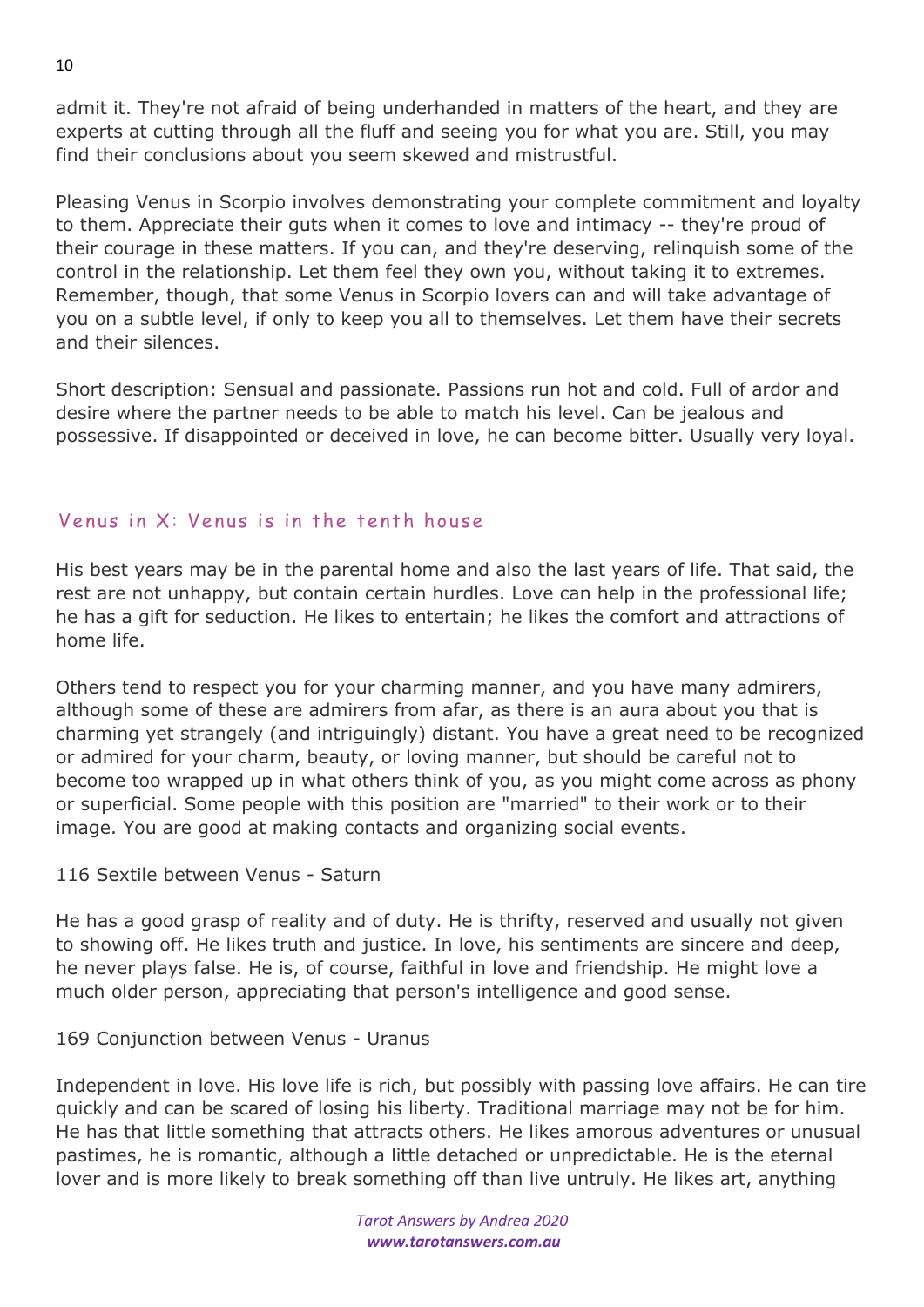new.

The ability to get along with--and accept--people from all walks of life as friends is strong with this position. He can readily see through insincerity in others. In relationships, tolerance is the most important "ingredient" to him. His sexual preferences can be somewhat unconventional, and he may not be happy with a partner who tries to limit his sexual expression. He is usually quite capable of maintaining relationships that require a great deal of freedom and tolerance, such as long-distance romances or set-ups in which partners are unable to see each other consistently. His style in love can be somewhat free and breezy, and possibly noncommittal. He quite naturally accepts the idea that his partner might need some personal space and freedom.

### Mars

Mars represents the desire for action and physical energy.

## **Mars is in Capricorn**

With fiery Mars in the more orderly sign of Capricorn, natives with this position have a subdued and controlled style of approaching life. Most don't come across as particularly enthusiastic; rather, theirs is a low-key but determined energy. Mars in Capricorn natives like to be on top of things. They are generally goal-oriented and focused people who are not afraid of hard work. Most are achievers by nature, and many possess well-defined ambitions--well-defined to themselves more than anything. They're not particularly flashy people, but their drive to succeed and to make their lives secure is strong, even if it's not right out there for the world to see. Anger is expressed in a rather cool, level-headed way with this position of Mars. Self-control is strong when it comes to expressing anger, drive, energy, and sexuality. Capricorn is a sign that detests waste of any kind. It also fears disorderliness and "letting go". With Mars in Capricorn, there is generally a powerful need to stay in control.

This is not to say that natives of this position are cold in any sense of the word. Their desires are strong, but they are often centered around the physical and material world- all that can be seen and held. With Mars in an Earth sign, sensuality is expressed in an earthy way. However, unlike Mars in Taurus, for example, (another earth sign), Mars in Capricorn is not self-indulgent by nature. These people are usually quite disciplined. Capricorn possesses the ability to plan for the future--something that many other signs have difficulty doing. Mars in Capricorn natives are working toward realistic and attainable goals. They are productive people who get off when they see tangible results from their efforts. Many natives with this position are a little hard on themselves, and sometimes others. They usually can be relied upon because they have an innate sense of responsibility to both themselves and to those they care about. Most of them are very hard-working, and one of their strategies for anger management is to throw themselves even more energetically into their work!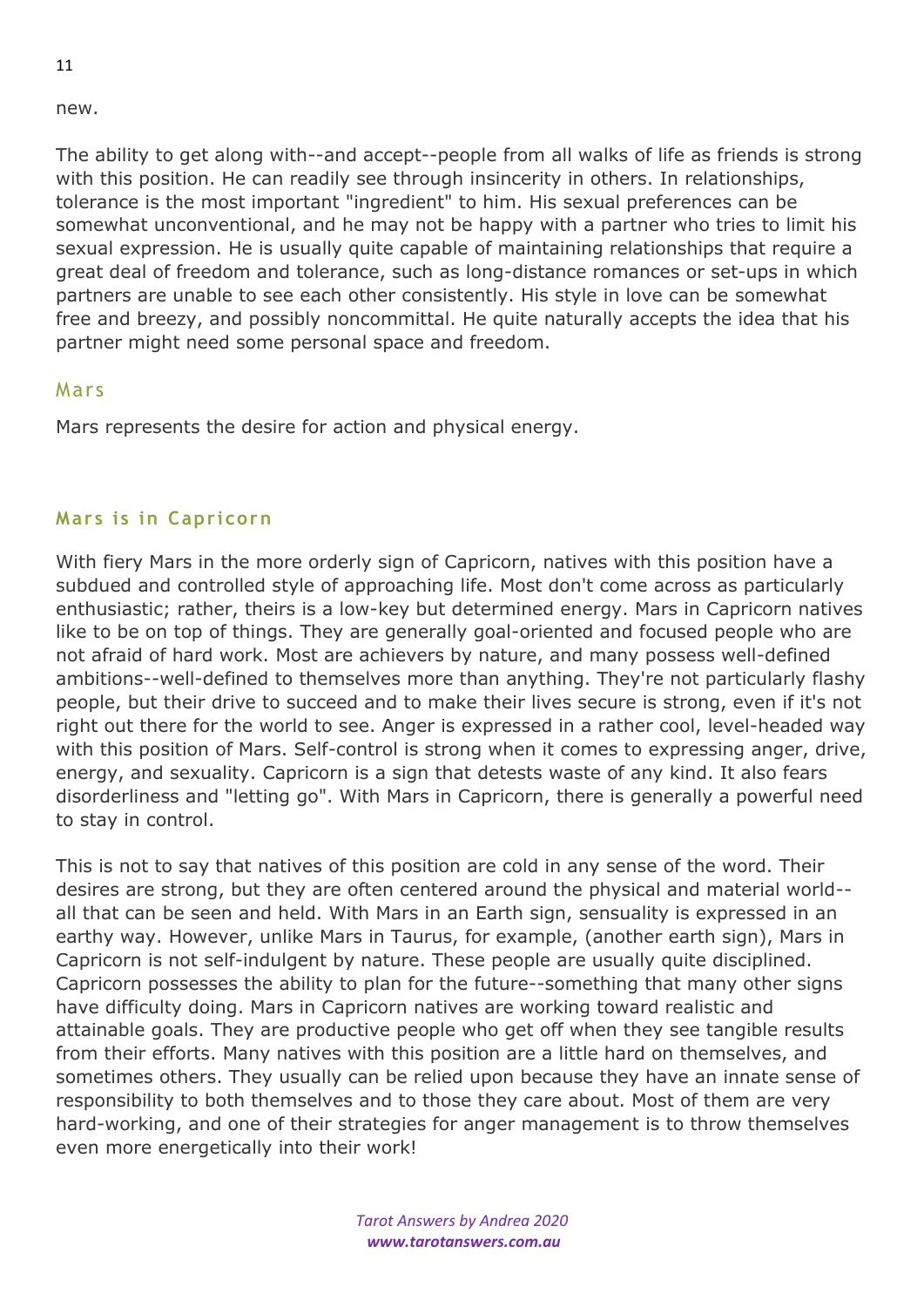### Mars in XII: Mars is in the twelfth house

So much of his energy goes into working life. He loves research. He could be a lab worker, doctor, police officer, teacher specializing in hospital, prison or hospice work. He can be indirect and very private. Rich dreams and fantasies.

With Mars in the twelfth house of the natal chart, you can struggle with asserting yourself in direct, natural ways in your youth, but with time and experience (and perhaps some hard work), you're likely to learn to work with this energy rather than allow it to work against you. Watch for a tendency to feel defeated before you've given something a real shot. You are extraordinarily resourceful, and you can handle many things on your own or in uniquely creative ways.

Though you may have a great deal of energy and drive, you lack confidence or the desire to put yourself and your interests first. Positively you can be very unselfish, working more on behalf of others than for yourself. You deny your own desires and needs too much, however, and you are likely to secretly become very angry, which can sabotage your finest efforts. There is a touch of the incurable romantic in your nature. Your daydreaming and fantasizing world is rich and precious to you. You also bring imagination into your sexual relationships, although you can take a bit of time to feel comfortable and to warm up to a new person in your life. Overcoming a vague and persistent feeling of guilt or doom can go a long way towards a healthier, happier approach to the pursuit of your desires.

## **Jupiter Jupiter represents expansion and grace.**

#### **Jupiter is in Leo**

He attracts the most good fortune when he expresses magnanimity, is generous with others, inspires confidence in those around him, conducts himself with dignity and sincerity, while also avoiding the pitfall of excessive egotism. Prosperous areas are creative ones, entertainment, children, and recreation. Takes pride in everything he does. Generosity brings success.

#### Jupiter in VII: Jupiter is in the seventh house

He has a good marriage or partnership, with a useful partner who helps to bring success if only by their advice. Good legal outcomes. Traditionally, this placement has been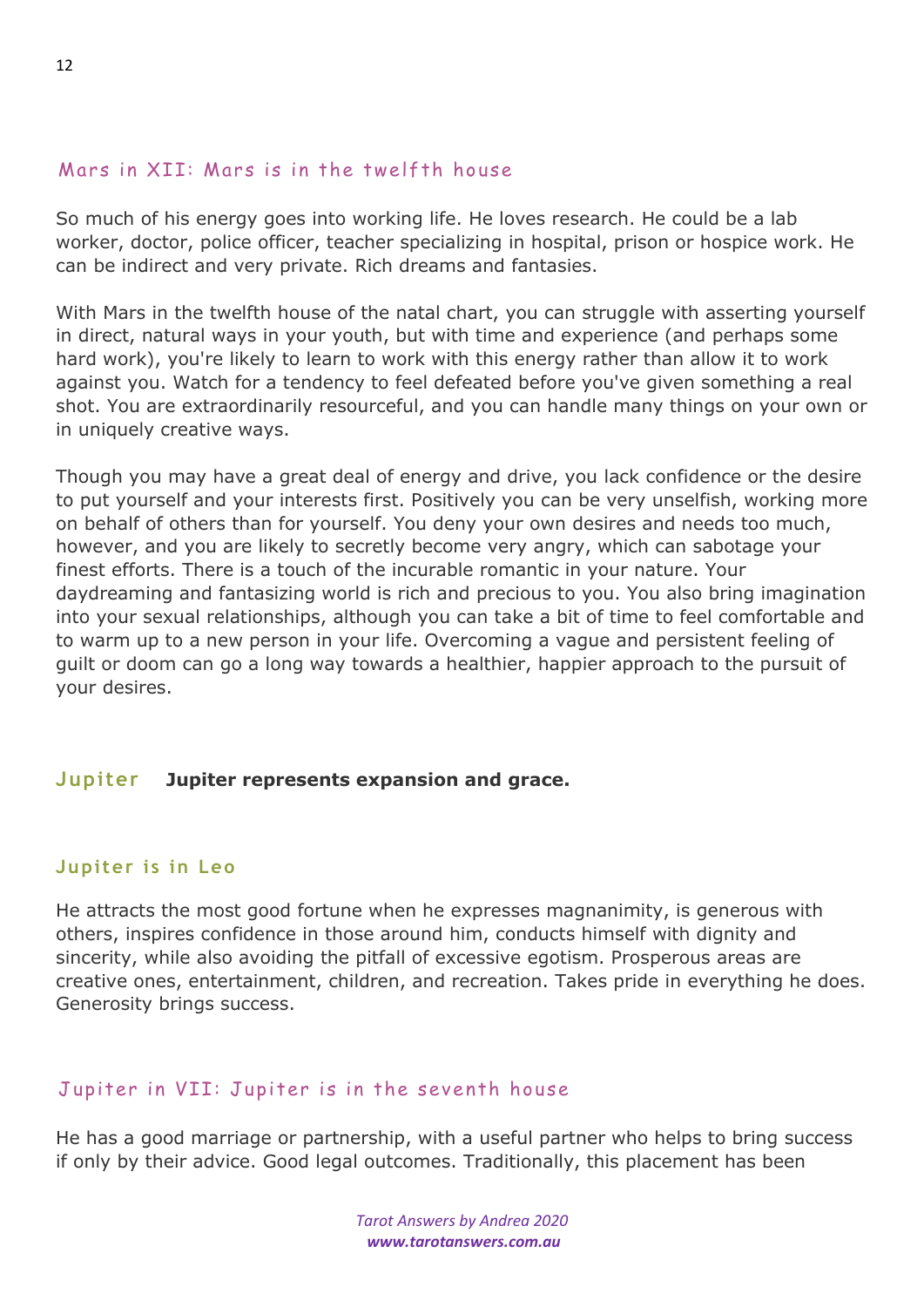associated with benefits through marriage or partnership.

187 Conjunction between Jupiter - Lilith

He could meet a partner much wealthier than himself. Good sexual understanding.

### **Saturn**

Saturn represents contraction and effort.

#### Saturn is in Virgo

He likes order, harmony, method, and balance. He can undertake long-term medical or scientific studies.

Weaknesses: Can be intransigent, stubborn. Misuse of medicines, or asking for too much medicine.

#### Saturn in IX: Saturn is in the ninth house

He is studious, patient, rigorous, austere. He likes reflection, meditation. He carries out all the plans he makes. He can be a stay-at-home.

-15 Square between Saturn - Neptune

Living conditions can be difficult, or he struggles with expectations and can feel the need to very often draw clear boundaries between reality and dreams.

## Uranus

Uranus represents individual liberty, egoistic liberty.

#### Uranus in Scorpio

Intelligent and subtle. Usually he adores research, inquiry, investigation. Very sensual. May want to explore new ways to connect with others.

## Uranus in X: Uranus is in the tenth house

He must have an independent career with little in the way of dull routines, and that satisfies his need to move around, travel and that must in particular have an element of excitement, uncertainty, creativity, or risk attached. He can be eccentric.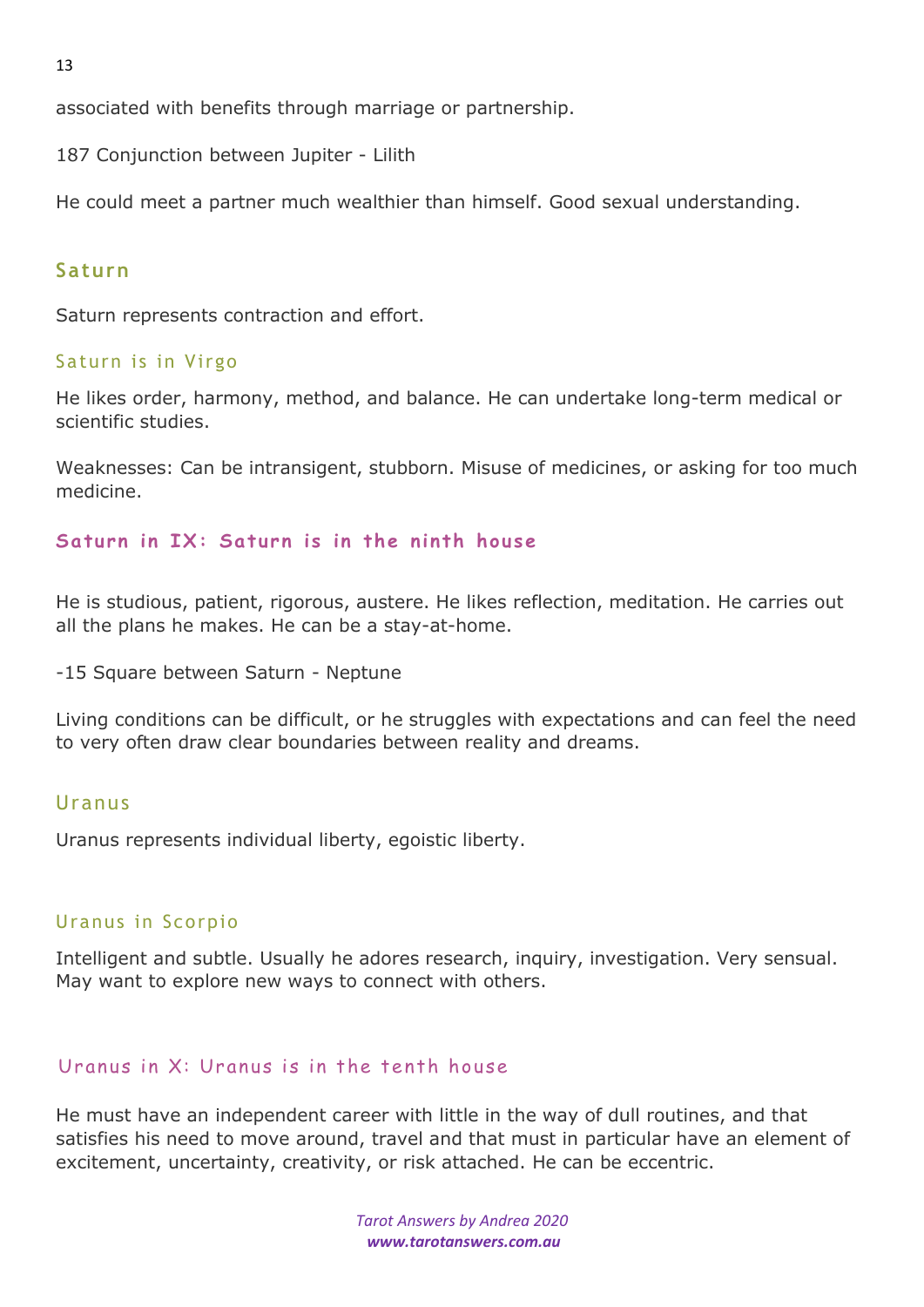## Neptune

Neptune represents transcendental liberty, non-egoistic liberty.

## **Neptune is in Sagittarius**

May especially enjoy long voyages, things foreign, being close to water. Altruistic, broad spiritual vision, humane, spiritual.

# Neptune in XI: Neptune is in the eleventh house

Friendships are unselfish, and he very much wants to belong to a group of like-minded people or to connect with a higher purpose.

54 Sextile between Neptune - Pluto

He is perceptive and able to see layers to a situation. He is naturally drawn to learning what makes himself and others tick.

8 Sextile between Neptune - Midheaven

His plans can sometimes lack realism and are therefore often unattainable. However, creative fields can be enormously successful. Can maintain a mysterious but magical reputation.

## **Pluto**

Pluto represents transformations, mutations, and elimination.

#### **Pluto is in Libra**

May look for new ways to relate to others.

22 Conjunction between Pluto - Midheaven

He can pour much of his energy into succeeding professionally. He is an authority figure and a great organizer. Strong sense of authority.

> *Tarot Answers by Andrea 2020 www.tarotanswers.com.au*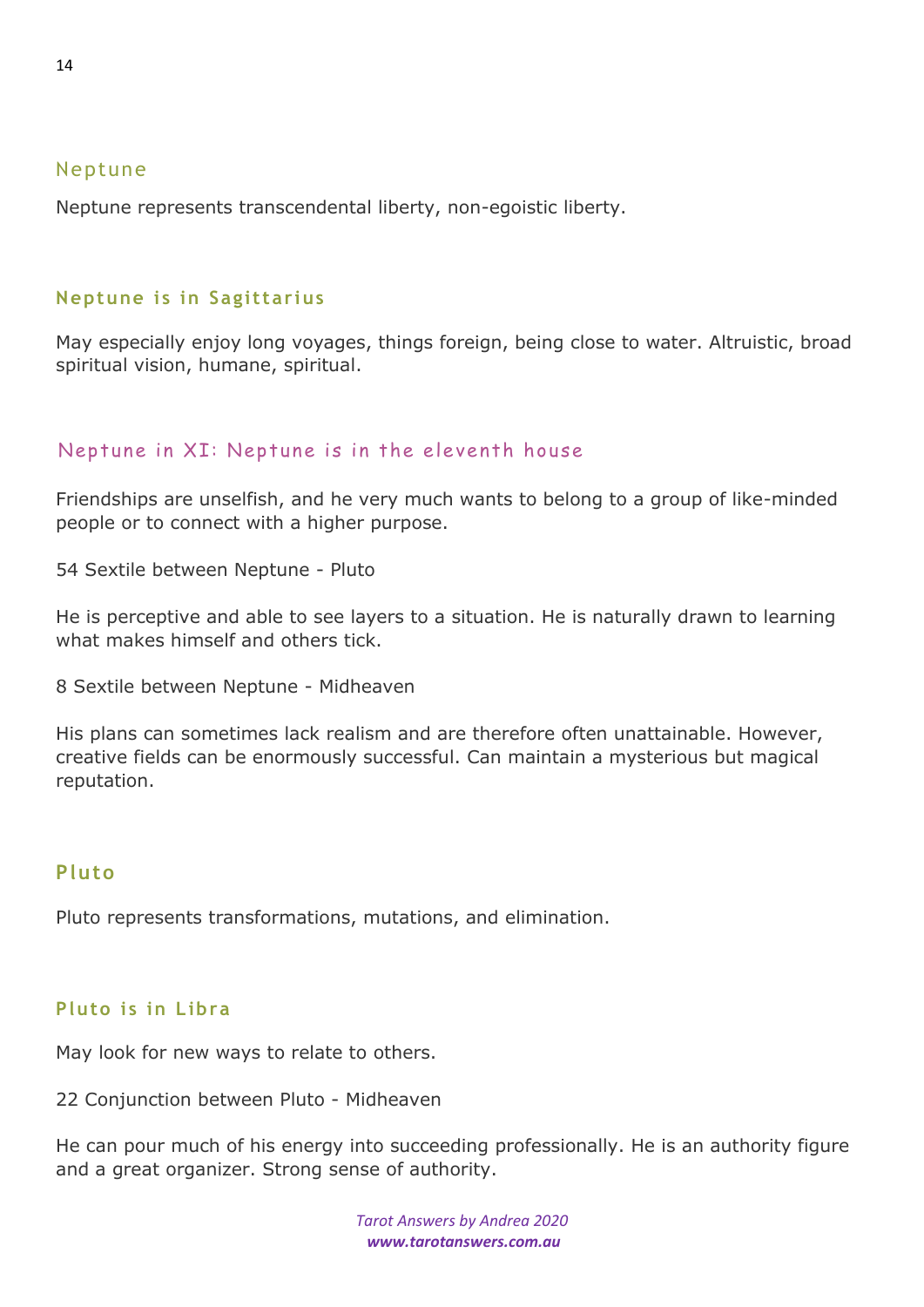# **Lilith**

Black Moon Lilith represents our darker, deeper natures that may be repressed or buried.

# **Lilith in Leo**

He may have felt wrong for calling special attention to himself, for seeking the spotlight, or for seeking to be better than others in competitions. He may feel uncomfortable with people expressing these Leonine traits. He needs to find ways to accept the very natural and human need for applause. This can help put an end to extreme behaviors in these areas wherein there is a period of remorse after he seeks attention and perhaps goes to an extreme.

# **North Node-South Node**

The South Node represents our overdeveloped character traits. We are talented here but if we overdo this area of life or hold onto these traits to feel secure, we may stagnate. The North Node points to the qualities that we need to work on and develop to achieve inner balance and fulfillment.

# **True North Node in Virgo**

His challenge is to live a more orderly, proactive, and practical life. Developing and following healthy and practical routines and schedules can be a challenge but highly rewarding. Procrastination leaves him more vulnerable to vague worries and guilt. Qualities to develop: Organization, promptness, attention to detail.

# North Node in IX: North Node in the Ninth House

He is learning to put faith in something bigger than himself. He is brilliant at seeing the details and facts, but can be too focused on them to his detriment. As he embraces more life experience, adventure, and faith in life, his luck and opportunities will increase many times over. Qualities to develop: adventurousness, faith, enthusiasm.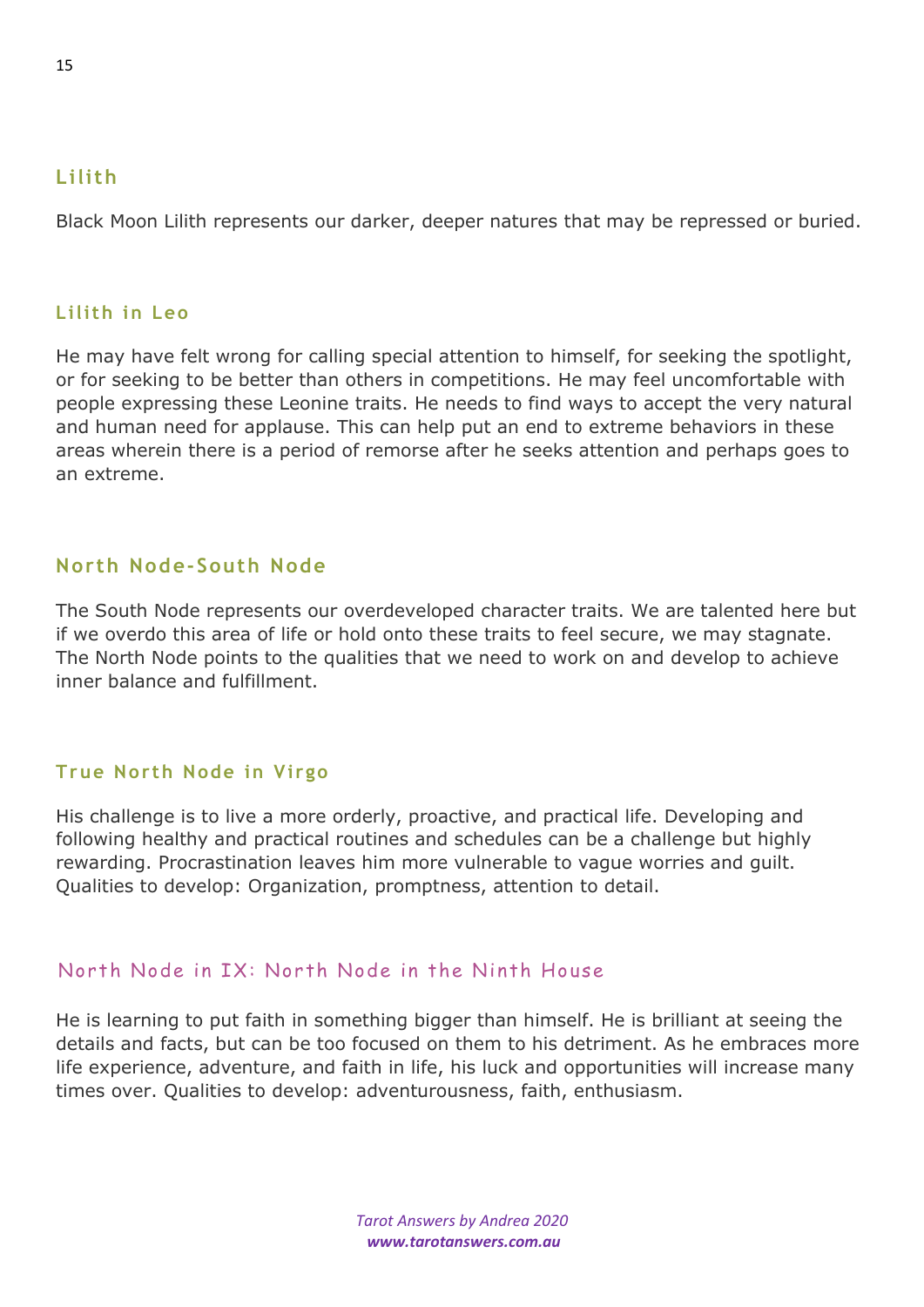## **The Houses**

*House I* is the area of self identity. The ascendant is a symbol of how one acts in life. It is the image of the personality as seen by others, and the attitude that one has towards life.

Sagittarius with ascendant Capricorn

## Ascendant is Capricorn

There's a seriousness to Capricorn rising people that is unmistakable. Even when they're joking around, it's of the deadpan variety. In fact, plenty of very humorous people have Capricorn Ascendants. It's all in the timing...and the fact that they don't giggle before the joke is over. Capricorn Ascendant people project competence. They simply ooze it. They're generally very image-conscious people--the clothes they wear and their manner are a big deal to them. They want to appear successful, and they generally succeed! Often the Ascendant persona is the one that was forced upon us by family conditioning. For example, parents may label their Libra Ascendant child the "nice" one; their Aries Ascendant child the "independent" one; and their Pisces Ascendant child is generally the space cadet of the family. We adopt these roles as familiar ones, and often carry them with us as our defense mechanisms, in some way or another, for the rest of our lives. In the case of Capricorn Ascendants, these were the children who were considered the responsible ones. Sometimes, it was they themselves who looked around them and felt the need to be the structured, dependable, and responsible members of the family. So, often, Capricorn rising people adopted a strong sense of tradition, family, and responsibility at a very young age.

Capricorn rising people are generally big on family, and forever worry about security--for themselves and their dependents. They come across to others as hard-working, competent, and dependable people. What others may not see under that cool, even suave, exterior, is an inner struggle: they often ask themselves, "Am I doing enough?", "Do I deserve all of this?", "How can I make things better?" They worry a lot about the future. If success seemed to have come easy to these folks, it hasn't. They just made it look that way with a patient, hard-working, driven personality. Some Capricorn rising people practice some form of self-denial. They know how to do away with the frivolous. Still, they'll spend money on the clothes they really want (the ones with the right labels, that is), and other status symbols. Although they're rarely showy, their quiet air of success is often a result of conscious effort. More often than not, Capricorn rising individuals are success stories. Their childhoods may have been difficult, but they slowly but surely turn their lives around. Saturn rules this Ascendant, and this generally means a kind of backwards way of living--as children, they are serious and bear a lot of responsibility; and as they grow up, they age beautifully, learning how to loosen up.

House II - the second house - is the area of material security and values. It rules money and personal finances, sense of self-worth and basic values, personal possessions.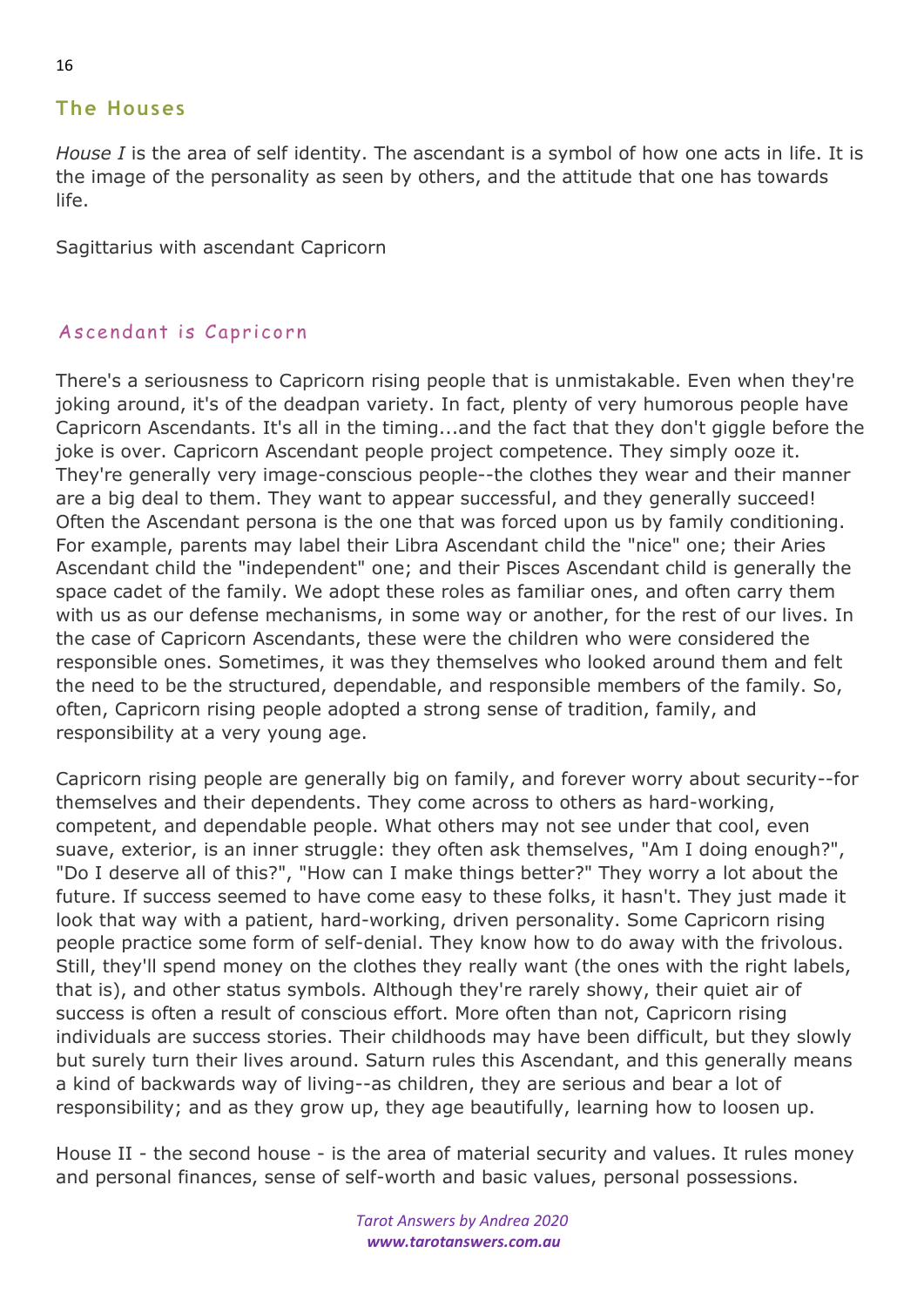Aquarius on House II

Success in professional life won't take place without the help of friends and protectors. While he may earn enormous amounts, he can lose almost as much. Best financial success through networking with others. Might succeed in business on the internet. Most profitable businesses may be unusual or innovative ones. Efforts should be made to better organize finances.

House III - the third house - is the area of social and intellectual learning.

Pisces on House III

Ideas are somewhat changeable, and his humor as well. Travel, sea voyages or work connected with the sea.

House IV - the fourth house - is the area of home, family, roots, and deep emotions/sense of self-worth.

Aries on House IV

Lots of authority within the family. He knows how to take the destiny of the family in hand, to take charge. He is very energetic, very strong, knowing how to cope with life's setbacks.

House V - the fifth house - is the area of creative self-expression, romance, entertainment, children, and gambling.

Taurus on House V

A pleasant home, a charming partner, loving and sweet children, nice little meals, pleasant evenings with the loved one -- the good life.

House VI - the sixth house - is the area of learning by material transaction.

Gemini on House VI

Good assistant, sales rep, jack of all trades. Weak point: the nerves, sometimes also the lungs.

House VII - the seventh house - is the area of one-to-one relationships such as marriage and partnership, and of social and intellectual action.

Cancer on House VII

This can point to a rather strong marriage or partnership, a nice little family. The partner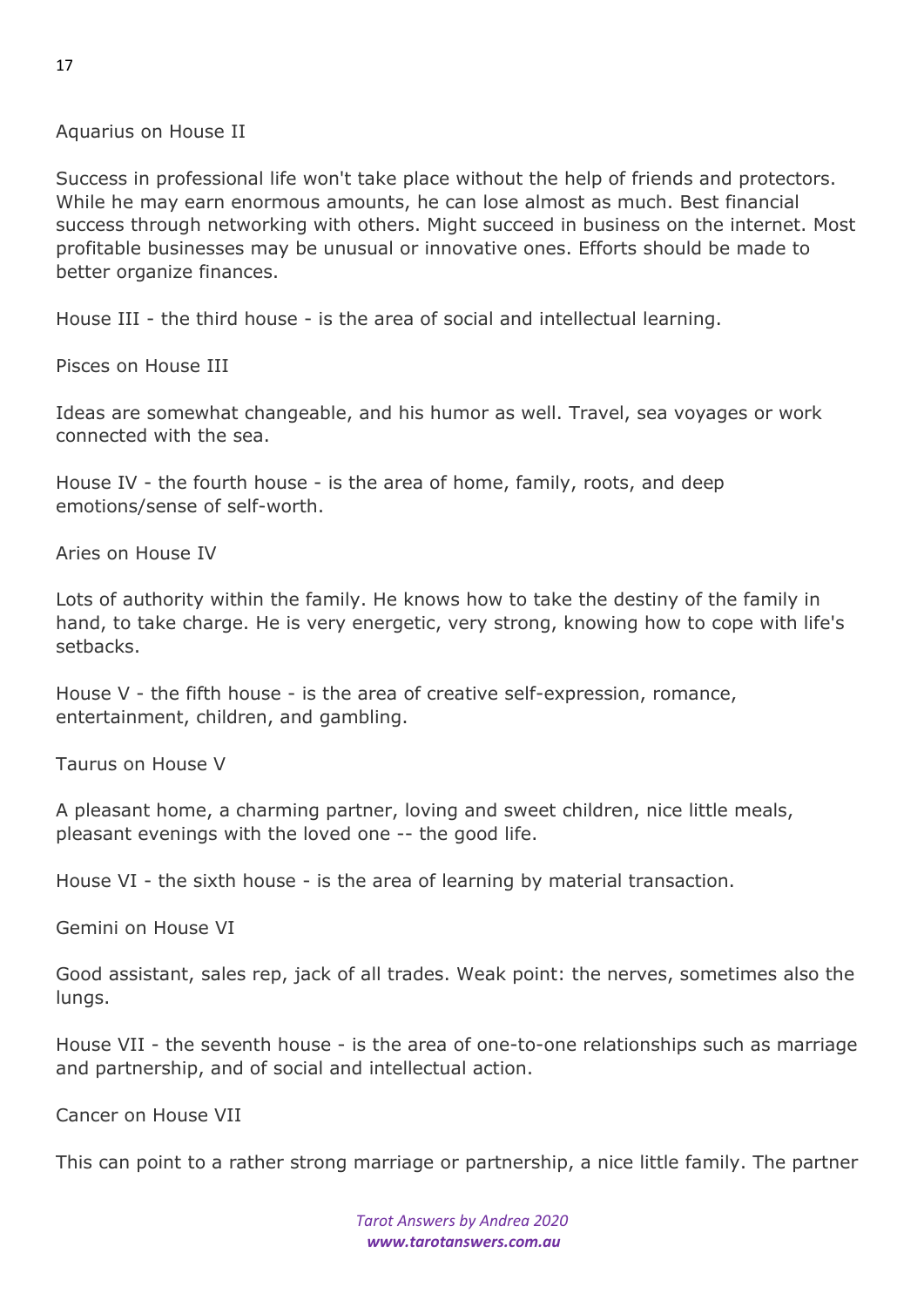18

may not always be easy to live with due to moodiness.

House VIII - the eighth house - is the area of emotional security and of security of the soul.

Leo on House VIII

He should probably watch for a tendency to want to control joint resources, but he can be generous with others. Proud. It's wise to have regular check-ups on the heart and arteries.

House IX - the ninth house - is the area of learning that shapes the identity.

Virgo on House IX

He is devoted to all causes that bring comfort or help to people in difficulty.

House X - the tenth house - is the area of material action. The Midheaven represents the work one will do in one's life, the place one will take in the world of society. It becomes more important as one grows older.

Libra on House X

Contacts of all kinds will lead to social success, professional, through marriage, etc. He likes society life, friendships that could help professionally. Sometimes jobs connected with justice, but frequently involved with important and influential people.

House XI - the eleventh house - is the area of search for social and intellectual security.

Scorpio on House XI

He likes to debate endlessly with friends who don't share his ideas. The discussion can lead to words or even verbal sparring.

House XII - the twelfth house - is the area of education and of emotion. This is where we meet our karma, deal with endings, and sometimes where we bury things.

Sagittarius on House XII Problems abroad, or with foreigners, or flight abroad, exile is possible in extreme cases.

Your Personal Natal Chart